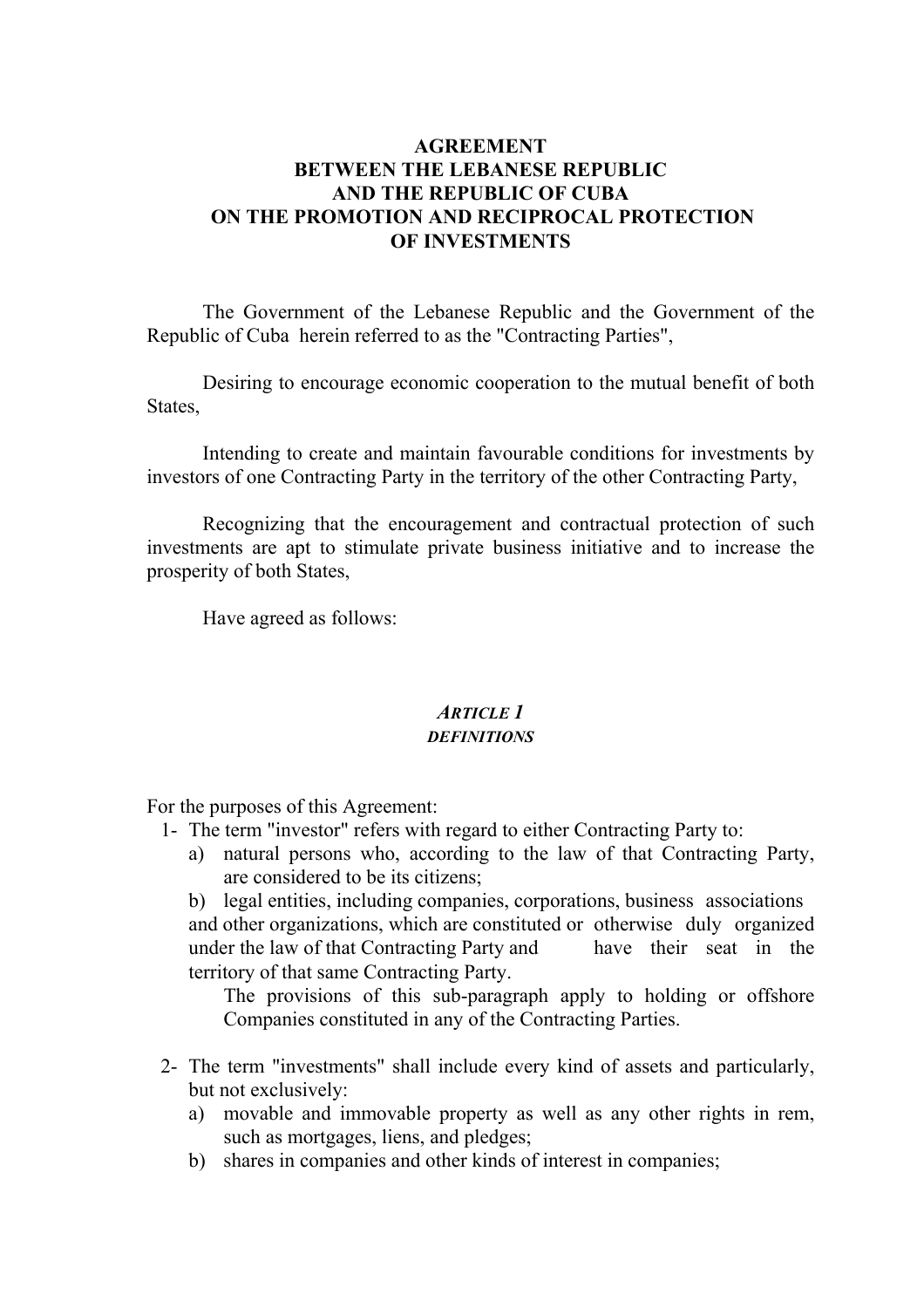- c) intellectual property rights, such as copyrights, patents, industrial designs or models, trade or service marks, trade names, technical processes, know-how and goodwill, as well as other similar rights recognized by the laws of the Contracting Parties;
- d) business concessions under public law, including concessions to search, extract or exploit natural resources as well as all other rights given by law, by contract or by decision of the authority in accordance with the law.

Any alteration of the form in which assets are invested or reinvested shall not affect their character as investment.

- 3- The term "returns" means amounts yielded by an investment and in particular, though not exclusively, includes profits, dividends, interest, capital gains, royalties, management and technical assistance or other fees, irrespective of the form in which the return is paid.
- 4- The term "territory" means the territory of the Contracting Parties, including the territorial sea and the economic exclusive zone as well as the continental shelf that extends outside the limits of the territorial waters over which the State concerned exercises, in accordance with internal and international law, sovereignty, sovereign rights and jurisdiction.

#### *ARTICLE 2 PROMOTION - PROTECTION*

- 1- Each Contracting Party shall in its territory promote as far as possible investments by investors of the other Contracting Party and admit such investments in accordance with its laws and regulations.
- 2- When a Contracting Party shall have admitted an investment on its territory, it shall, in accordance with its laws and regulations, grant the necessary permits in connection with such an investment, including authorizations for engaging top managerial and technical personnel of their choice, regardless of nationality.
- 3- Each Contracting Party shall protect within its territory investments made in accordance with its laws and regulations by investors of the other Contracting Party and shall not impair by unreasonable or discriminatory measures the management, maintenance, use, enjoyment, extension, sale or liquidation of such investments, In particular, each Contracting Party or its competent authorities shall issue the necessary authorizations mentioned in paragraph 2 of this Article.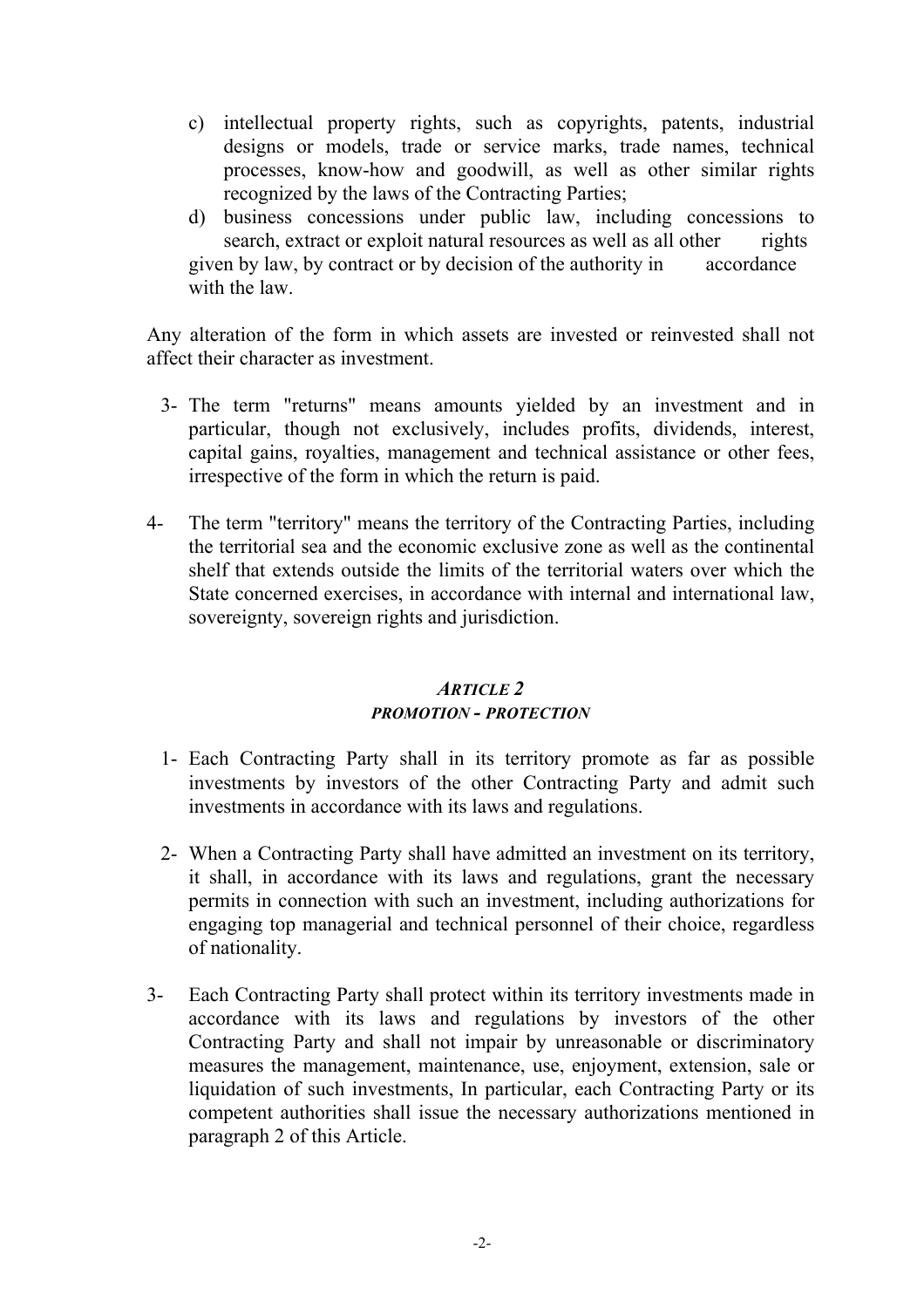#### *ARTICLE 3 MOST FAVORED NATION TREATMENT*

- 1- Investments and returns of investors of each Contracting Party shall enjoy full protection and security in the territory of the other Contracting Party and shall at all times be accorded fair and equitable treatment. Neither Contracting Party shall in any way impair by unreasonable or discriminatory measures the management, maintenance, use, enjoyment, extension or disposal of such investments.
- 2- Each Contracting Party shall in its territory accord investments or returns of investors of the other Contracting Party treatment not less favourable than that which it accords to investments or returns of its own investors or to investments or returns of investors of any third State, whichever is more favourable to the investor concerned. However, in case of Lebanon this subparagraph does not apply to treatment granted to investors of countries members of the Arab League.
- 3- If a Contracting Party accords special advantages to investors of any third State by virtue of an agreement establishing a free trade area, a customs union, a common market or a similar regional organisation or by virtue of an agreement on the avoidance of double taxation, it shall not be obliged to accord such advantages to investors of the other Contracting Party.
- 4- With respect to the national treatment principle provided for by paragraph 2 of this Article it is understood that the treatment of Cuban State companies or other Cuban national entities may only be used as a comparative basis to the extent such entities operate as investors, i.e. as defined by the law at present applicable, as a party to a joint venture or an international economic association.

# *ARTICLE 4 EXPROPRIATION - COMPENSATION*

- 1- Investments by investors of either Contracting Party shall enjoy full protection and security in the territory of the other Contracting Party.
- 2- Neither of the Contracting Parties shall take, either directly or indirectly, measures of expropriation, nationalization or any other measures having the same nature or the same effect against investments of investors of the other Contracting Party, unless the measures are taken in the public interest as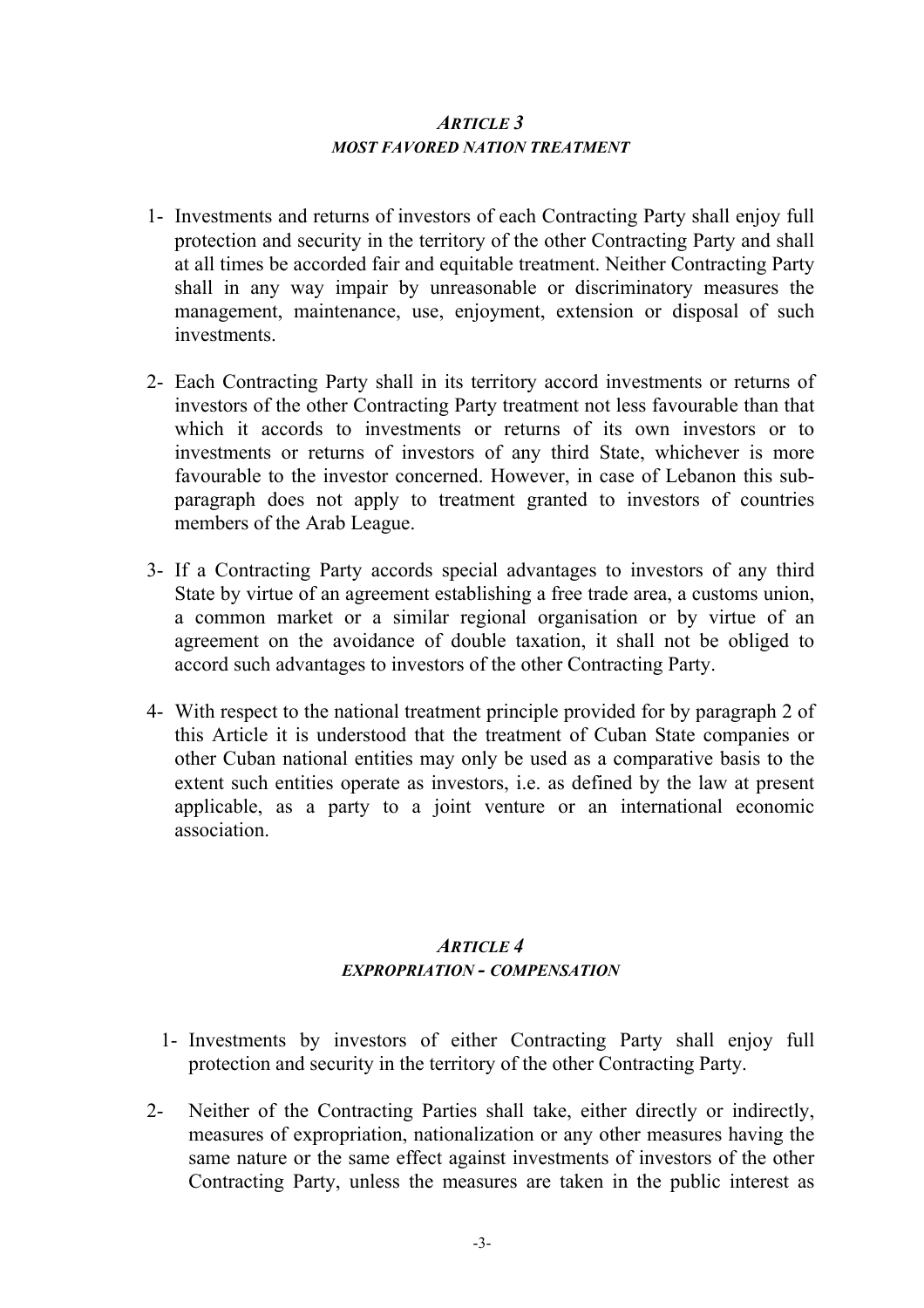established by law, on a non-discriminatory basis, and under due process of law, and provided that provisions be made for effective and adequate compensation, according to the enforced national law without any kind of discrimination. Such compensation shall be equivalent to the value of the expropriated investment immediately before the date on which the actual or threatened expropriation, nationalization or comparable measure has become publicly known. The compensation shall be paid without delay and shall carry the usual bank interest until the time of payment; it shall be effectively realizable and freely transferable. Provisions shall have been made in an appropriate manner at or prior to the time of expropriation, nationalization or comparable measure for the determination and payment of such compensation.

- 3- The provisions of paragraph 2 of this Article shall also apply where a Contracting Party expropriates the assets of a company which is constituted under the laws in force in any part of its own territory and in which investors of the other Contracting Party own shares.
- 4- Investors of either Contracting Party whose investments suffer losses in the territory of the other Contracting Party owing to war or other armed conflict, a state of national emergency, or revolt, shall be accorded treatment, as regards restitution, indemnification, compensation or other valuable consideration, no less favourable than that which the latter Contracting Party accords to its own investors or to investors of any third State whichever is more favourable. Such payments shall be freely transferable.

# *ARTICLE 5 FREE TRANSFER*

- 1- Each Contracting Party in whose territory investments have been made by investors of the other Contracting Party shall grant those investors the free transfer of the payments relating to these investments, particularly but not exclusively the following:
	- a) investment returns according to Article 1, paragraph 3 of this Agreement;
	- b) amounts relating to loans incurred, or other contractual obligations undertaken, for the investment; and
	- c) proceeds accruing form the total or partial sale, alienation or liquidation of an investment.
	- d) the earnings and other compensations of nationals of the other Contracting Party who are allowed to work in connection with an investment in the territory of the other Contracting Party
	- e) capital and additional amounts to maintain or increase the investment
	- f) payment compensation under Article 4 of this Agreement.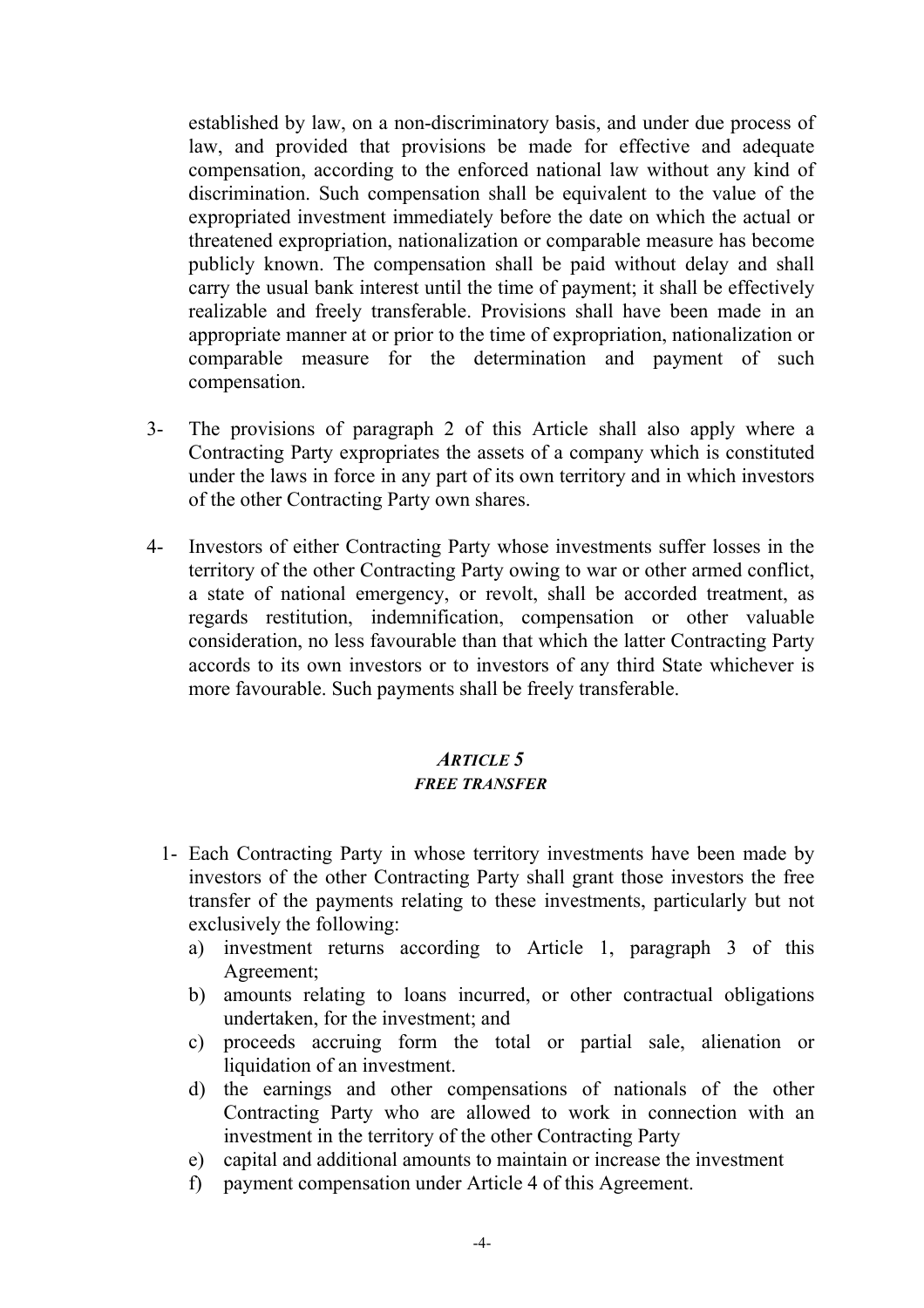- 2- The host Contracting Party of the investment shall allow the investors of the other Contracting Party to repatriate what is referred to in paragraph 1 herein above in a freely convertible currency.
- 3- The Contracting Parties undertake to facilitate the procedures needed to make these transfers without delay, according to the practices followed in international financial centers. Both Contracting Parties should undertake to carry out the formalities required for the acquisition of foreign currency and for its effective transfer abroad within a period of three months. Moreover, the Contracting Parties should agree to accord to transfers referred to in the present Article a treatment no less favourable than that accorded to transfers originated from investments made by investors of any third state.

#### *ARTICLE 6 PRINCIPLE OF SUBROGATION*

If either Contracting Party or its designated agency makes payment to one of its investors under any financial guarantee against non-commercial risks it has granted in regard of an investment in the territory of the other Contracting Party, the latter shall, without prejudice to the rights of the former Contracting Party under Article 8 of this Agreement, recognize the assignment, whether under a law or pursuant to a legal transaction, of any right of title of that investor to the first Contracting Party or its designated agency. The latter Contracting Party shall also recognize the subrogation of the former Contracting Party to any such right or claim which that Contracting Party shall be entitled to assert to the same extent as its predecessor in title. The other Contracting Party shall be entitled to set off taxes and other public charges due and payable by the investor.

#### *ARTICLE 7 SETTLEMENT OF DISPUTES BETWEEN A CONTRACTING PARTY AND AN INVESTOR OF THE OTHER CONTRACTING PARTY*

1- For the purpose of solving disputes with respect to investments between a Contracting Party and an investor of the other Contracting Party, consultations will take place between the parties concerned with a view to solving the case, as far as possible, amicably.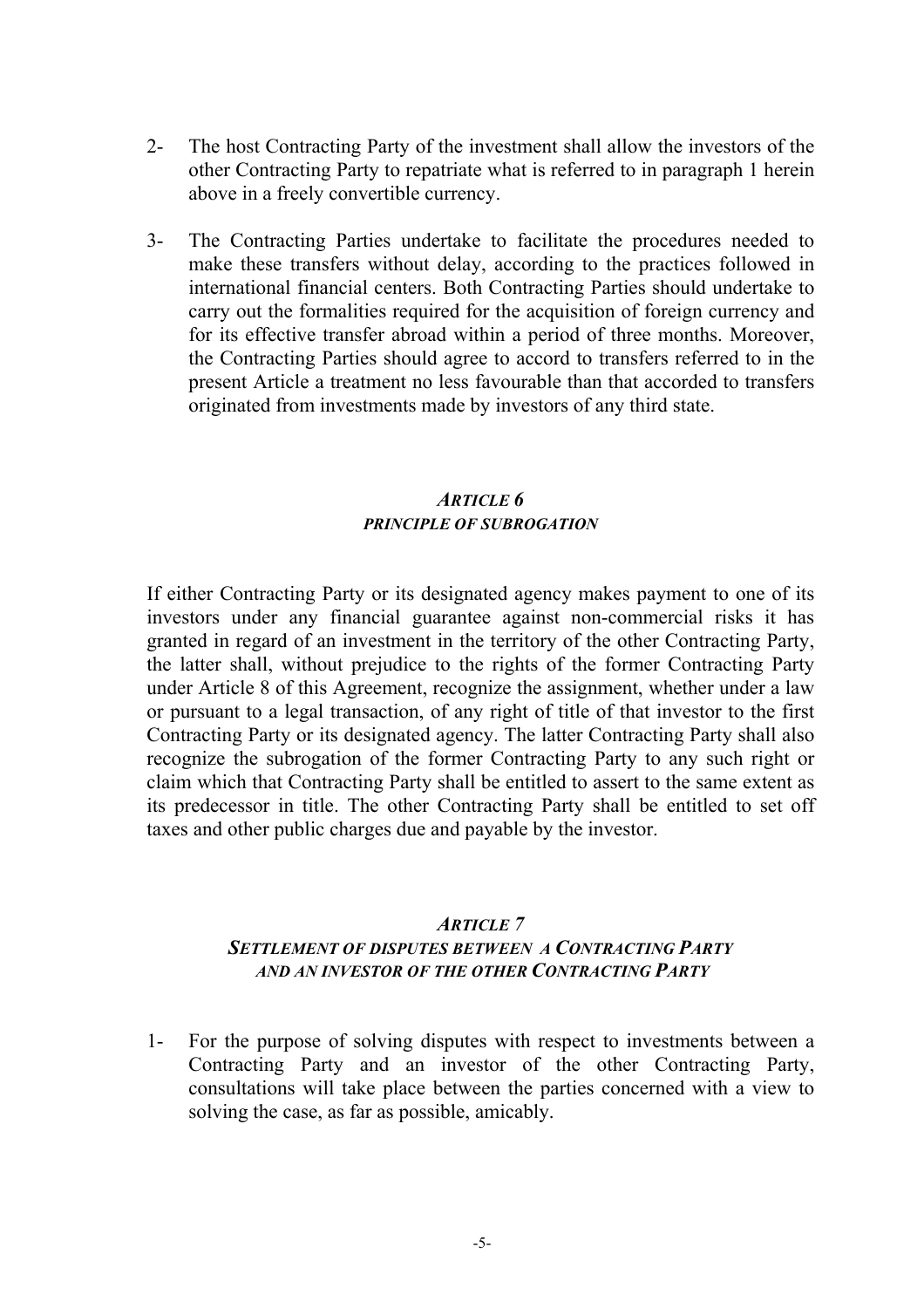- 2- If these consultations do not result in a solution within six months from the date of written request for settlement, the investor may submit the dispute, at his choice, for settlement to:
	- a) the competent court of the Contracting Party in the territory of which the investment has been made; or
	- b) an ad hoc' arbitral tribunal which, unless otherwise agreed upon by the parties to the dispute, shall be established under the arbitration rules
	- of the United Nations Commission on International Trade Law (UNCITRAL)
- 3- The arbitral tribunal shall decide the dispute in accordance with the provisions of this Agreement and the applicable rules and principles of International law. The awards of arbitration shall be final and binding on both parties to the dispute. Each Contracting Party shall carry out without delay any such award and such award shall be enforced in accordance with domestic law.
- 4- The Contracting Party which is a party to the dispute shall, at no time whatsoever during the procedures involving investment disputes, assert as a defense its immunity or the fact that the investor has received compensation under an insurance contract covering the whole or part of the incurred damage or loss.

#### *ARTICLE 8 SETTLEMENT OF DISPUTES BETWEEN CONTRACTING PARTIES*

- 1- Disputes between Contracting Parties regarding the interpretation or application of the provisions of this Agreement shall be settled through diplomatic channels.
- 2- If both Contracting Parties cannot reach an agreement within six months from the start of the negotiations, the dispute shall, upon request of either Contracting Party, be submitted to an arbitral tribunal of three members. Each Contracting Party shall appoint one arbitrator, and these two arbitrators shall nominate a chairman who shall be a citizen of a third State.
- 3- If one of the Contracting Parties has not appointed its arbitrator and has not followed the invitation of the other Contracting Party to make that appointment within two months, the arbitrator shall be appointed upon the request of that Contracting Party by the President of the International Court of Justice.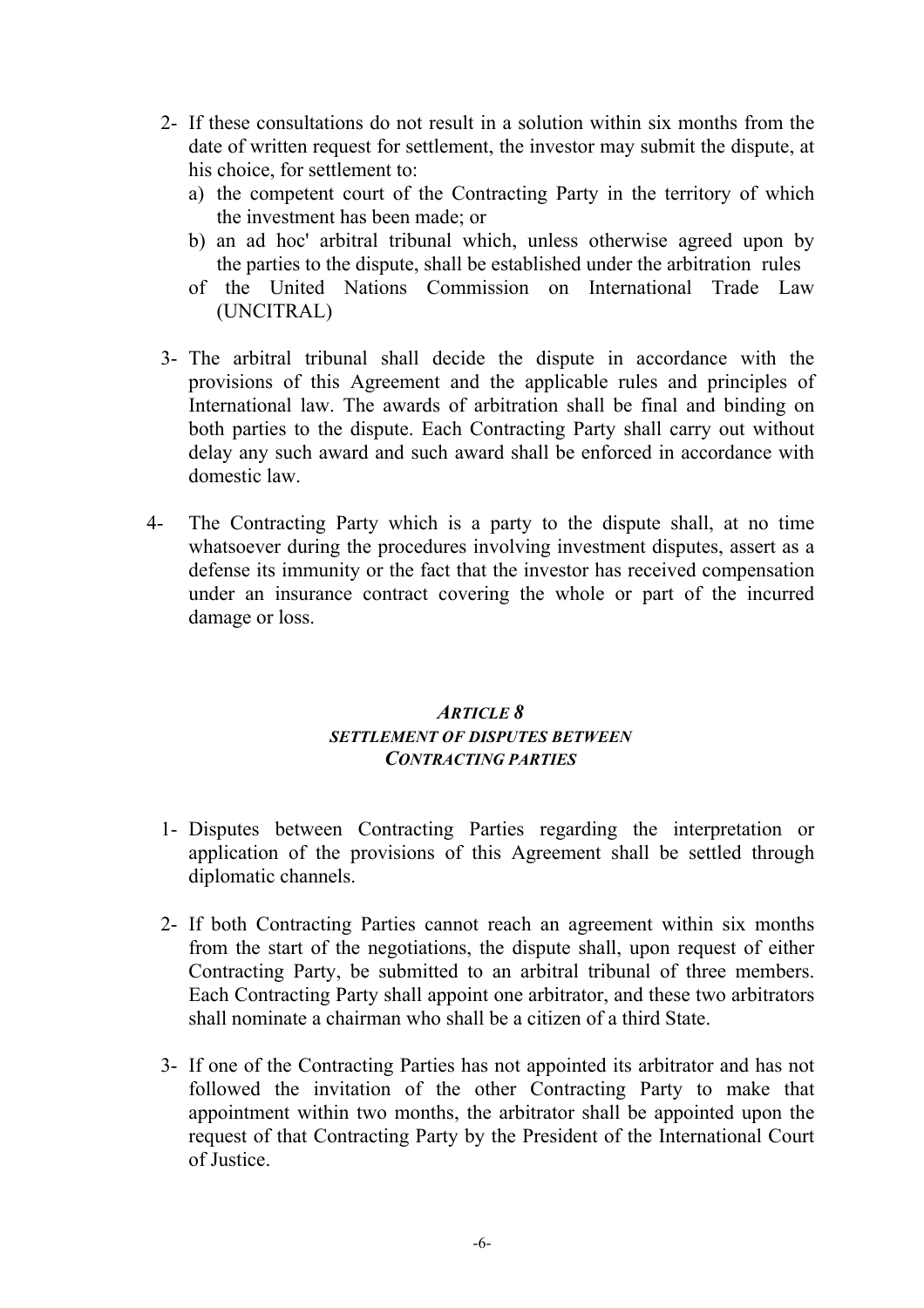- 4- If both arbitrators cannot reach an agreement about the choice of the chairman within two months after their appointment, the latter shall be appointed upon the request of either Contracting Party by the President of the International Court of Justice.
- 5- If, in the cases specified under paragraphs 3 and 4 of this Article, the President of the International Court of Justice is prevented from carrying out the said function or if he is a citizen of either Contracting Party, the appointment shall be made by the Vice-President, and if the latter is prevented from carrying out the said function or if he is a citizen of either Contracting Party, the appointment shall be made by the most senior Judge of the Court who is not citizen of either Contracting Party.
- 6- The tribunal shall reach its decision by a majority of votes.
- 7- The tribunal shall issue its decision on the basis of respect for the law, of the rules contained in this agreement over other Agreements in force between the Contracting Parties, and as well as of the universally accepted principles of international law.
- 8- Subject to other provisions made by the Contracting Parties, the tribunal shall determine its procedure.
- 9- Each Contracting Party shall bear the cost of the arbitrator it has appointed and of its representation in the arbitral proceedings. The cost of the chairman and the remaining costs shall be borne in equal parts by the Contracting Parties. The arbitration tribunal may make a different regulation concerning costs.
- 10- The decisions of the tribunal are final and binding for each Contracting Party.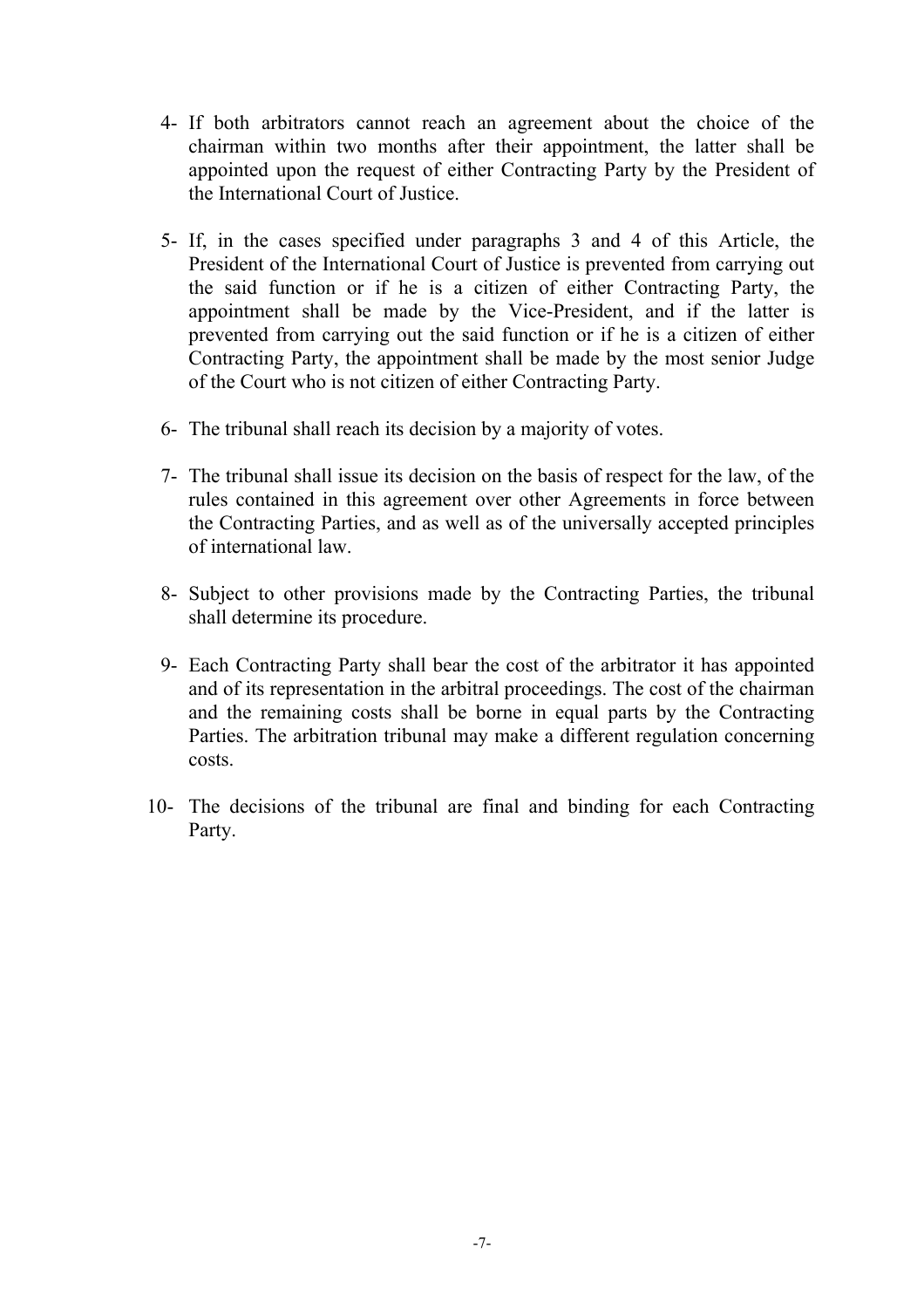#### *ARTICLE 9 OTHER OBLIGATIONS*

- 1- If the legislation of either Contracting Party or obligations under international law existing at present or established hereafter between the Contracting Parties in addition to this Agreement contain a regulation, whether general or specific, entitling investments by investors of the other Contracting Party to treatment more favourable than is provided for by this Agreement, such legislation shall, to the extent that it is more favourable, prevail over this Agreement.
- 2- Each Contracting Party shall observe any other obligation it has assumed with regard to investments in its territory by investors of the other Contracting Party.

# *ARTICLE 10 PRE AGREEMENT INVESTMENTS*

The present Agreement shall also apply to investments in the territory of a Contracting Party made in accordance with its laws and regulations by investors of the other Contracting Party prior to the entry into force of this Agreement. However, the Agreement shall not apply to disputes that have arisen before its entry into force.

# *ARTICLE 11 RELATIONS BETWEEN GOVERNMENTS*

This Treaty shall be in force irrespective of whether or not diplomatic or consular relations exist between the Contracting Parties.